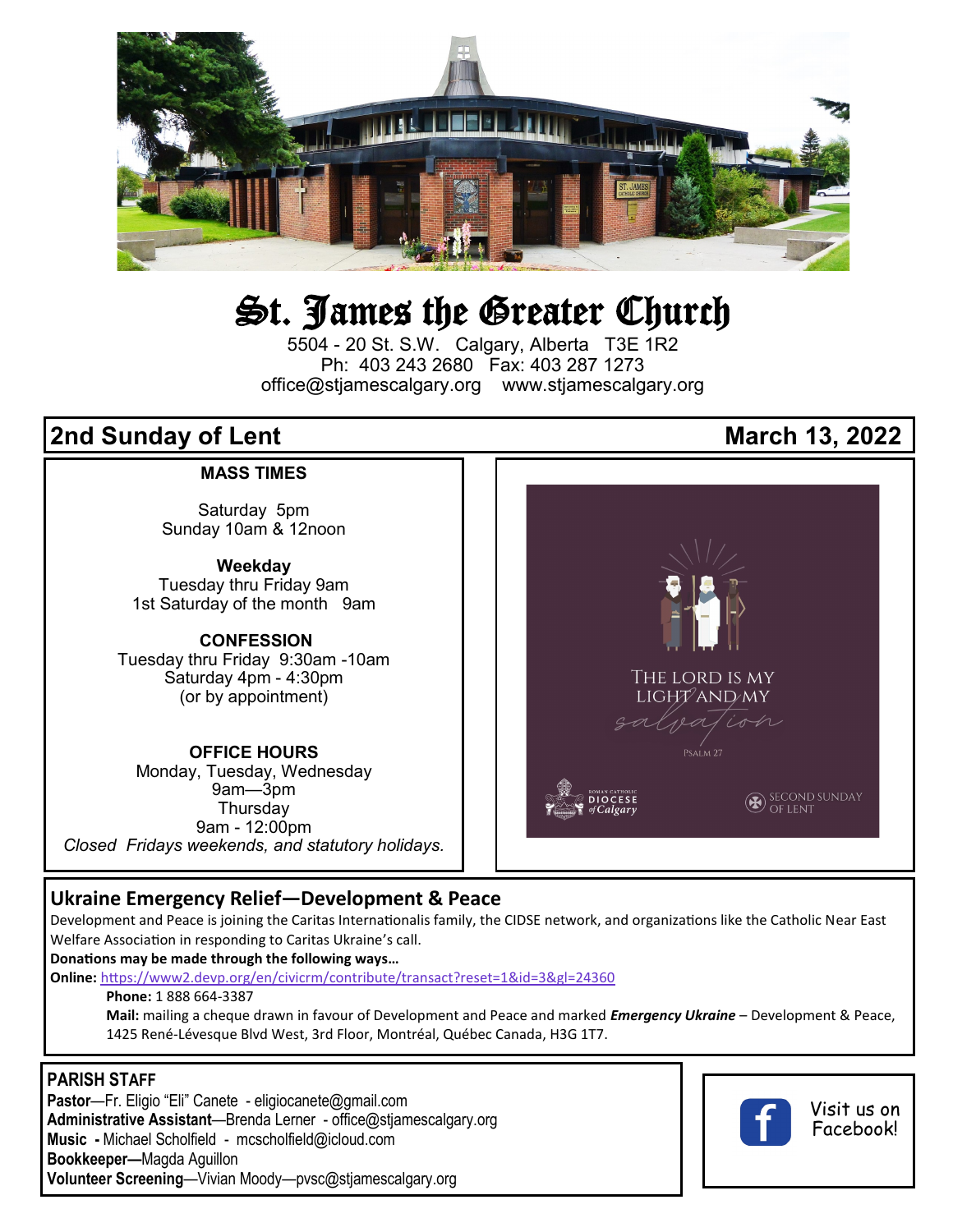## **St James Parish Lent and Easter 2022**

March 2 **ASH WEDNESDAY** 

## **STATIONS OF THE CROSS**

March 4 FIRST FRIDAY OF LENT Knights of Columbus March 11 SECOND FRIDAY OF LENT Lectors March 18 THIRD FRIDAY OF LENT Couples for Christ March 25 FOURTH FRIDAY OF LENT Music Ministry April 1 FIFTH FRIDAY OF LENT Parish Council April 8 SIXTH FRIDAY OF LENT First Communion Class

## **CONFESSION**

| Tuesdays to Fridays |                     | 9:30am-10am |
|---------------------|---------------------|-------------|
| <b>Saturdays</b>    |                     | 4pm-4:30pm  |
| April 11            | <b>HOLY MONDAY</b>  | 6pm-8pm     |
| April 12            | <b>HOLY TUESDAY</b> | 6pm-8pm     |

## **PENITENTIAL SERVICE**

April 1 FRIDAY 6pm-8pm April 10 PALM SUNDAY April 14 **HOLY THURSDAY (Triduum)** 7PM April 15 **GOOD FRIDAY (Triduum)** 3pm April 16 **EASTER VIGIL (Triduum)** 8pm April 17 EASTER SUNDAY 10am and 12noon

**STEP 2: See page 4 for updates at St James Parish and throughout the Diocese of Calgary.**

### **Volunteers for Hospitality After Mass**

Though we will not be resuming hospitality after Mass until after Easter, we are now in the process of volunteers who may be interested in being on a schedule to serve cookies and coffee after our weekend Masses. Volunteers will be part of a schedule at their preferred Mass. Frequency depends on number of volunteers and comfort level of those involved.

#### **10am Choir**

The 10am Sunday Mass choir has resumed after a lengthy break. We are happy to be able to lift up our voices together in song to the Lord once again. Choir rehearsals are Wednesdays at 7:00pm. Contact Michael Scholfield for more information. A huge thank you to the cantors who volunteered during the restrictions—Colleen Montgomery, Sabina Trimble, Tiffany Thompson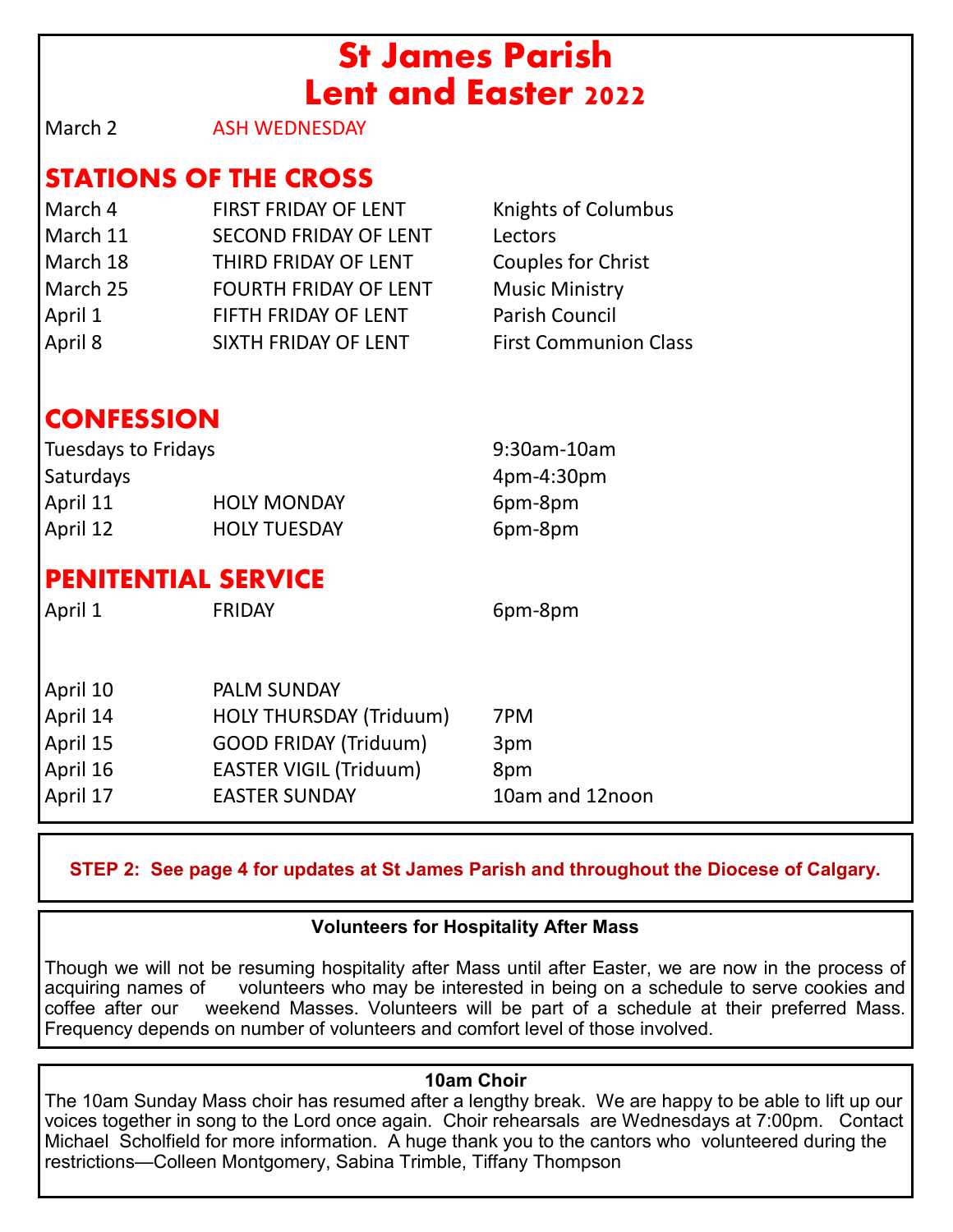#### **Synod on Synodality**

There has been great enthusiasm and participation from across the Diocese in becoming a Church of *communion, participation and mission!*

In January, over 450 clergy, deacons, religious, pastoral staff and ministry leaders participated in 6 pastoral zone consultation process. Their conversations and sharing in the listening sessions contributed invaluable insights into the experiences of our faith community. In the words of one of the leader participants: *"This was a great opportunity to reflect on where we are going in this time and age, and ties in with what we are discussing at the parish level, particularly, with how do we show the face of Christ in all we do."*

In February, 280 synod leadership team members from 45 parishes and 6 lay associations took part in orientations to prepare and plan for synodal listening sessions throughout the Diocese. Two Catholic School Districts have also begun the synodal listening process with principals, administrators and Board members. The whole Diocesan community is ready for you - come and engage in the spiritual encounter with the Lord and one another, where we pray and listen, discern and share.

If you would like to be a part of these parish sessions, please **register** with the parish office **by March 16th.** 

**Two sessions available: Saturday, March 26 (via Zoom) 9am -11am Saturday, April 9 (in person) 1pm - 3pm**

#### **USHERS NEEDED**

Please contact the office if you would like to volunteer as an usher. Thank you to the *Couples for Christ* who will be ushering the 1st, 2nd and 3rd weekends of the month. Parish volunteers are needed for the 4th (and occasional 5th) weekends of each month. Those interested contact Jerico at (403)861-4637.

#### **Children's Liturgy**

Our Children's Liturgy Program, designed for young children 3+ (though younger children can come with an adult) resumed a few months ago. Since it resumed in September it has been growing in attendance and we have had many people stepping up to join our program as volunteers, making it possible not only to continue, but to be able to increase the frequency of classes to twice monthly at our 10:00am Mass. Thank you to our Children's Liturgy coordinator, Sarah Straathof, and our volunteer teachers!

#### **2nd Collection**

2nd, 3rd & 5th Sunday of Lent For Development and Peace

#### **MASS INTENTIONS**

| 9:00am             | Tuesday, March 15<br>John & Maria Petrollini-R/S                   |
|--------------------|--------------------------------------------------------------------|
| 9:00am             | <b>Wednesday, March 16</b><br>Kathryn Dickson-R/S                  |
| 9:00am             | Thursday, March 17<br>Beth Diamond-R/S                             |
| $9:00$ am          | Friday, March 18<br>James Williams-R/S                             |
| 5:00pm             | Saturday, March 19<br>John & Maria Petrollini - R/S                |
| 10:00am<br>12:00pm | Sunday, March 20<br>Tony Fitzpatrick-R/S<br><b>St James Parish</b> |

#### **Children's Resources**

Children's Coloring Page—[CLICK HERE](https://thekidsbulletin.files.wordpress.com/2022/02/the-kids-bulletin-lent-2.pdf) Children's Bulletin[—CLICK HERE](https://www.devp.org/wp-content/uploads/2022/03/FamilyBulletin2022_Week2.pdf)

#### **New Altar Servers**

Calling all boys and girls who are interested in becoming Altar Servers! In order to become an Altar Server, children must be in grade 2 or higher, have already received their First Communion or currently enrolled in our First Communion preparation program. **Training March 17 at 7pm.**

#### **RCIA**

Our two elect, Nick Lepage ad Gen Lepage will be received into the Catholic Church at our Easter Vigil. We look forward to celebrating at Easter the life-giving mysteries of our Lord's suffering, death, and resurrection. These elect, whom we bring with us to the Easter sacraments, will look to us for an example of Christian renewal. Let us pray to the Lord for them and for ourselves, that we may be renewed by one another's efforts and together come to share the joys of Easter.

**God Squad** announces their **25th Annual Men's Conference**! March 18 & 19 at St. Michael's Catholic Church. This year's conference is inspired by the call of Pope St. John Paul II to the new springtime in the Church and by Avi Kaplan's song "Change on the Rise" <https://www.youtube.com/watch?v=382BTxLNrow> with the view of building up the Church. Our theme is "Change on the Rise; Ushering the New Springtime!" We are excited to have Bishop McGrattan coming to celebrate the opening Mass. Keynote speakers: Jeff Cavins and Brett Powell. Join us in person or via live stream. Visit [godsquad.ca](http://godsquad.ca) to register.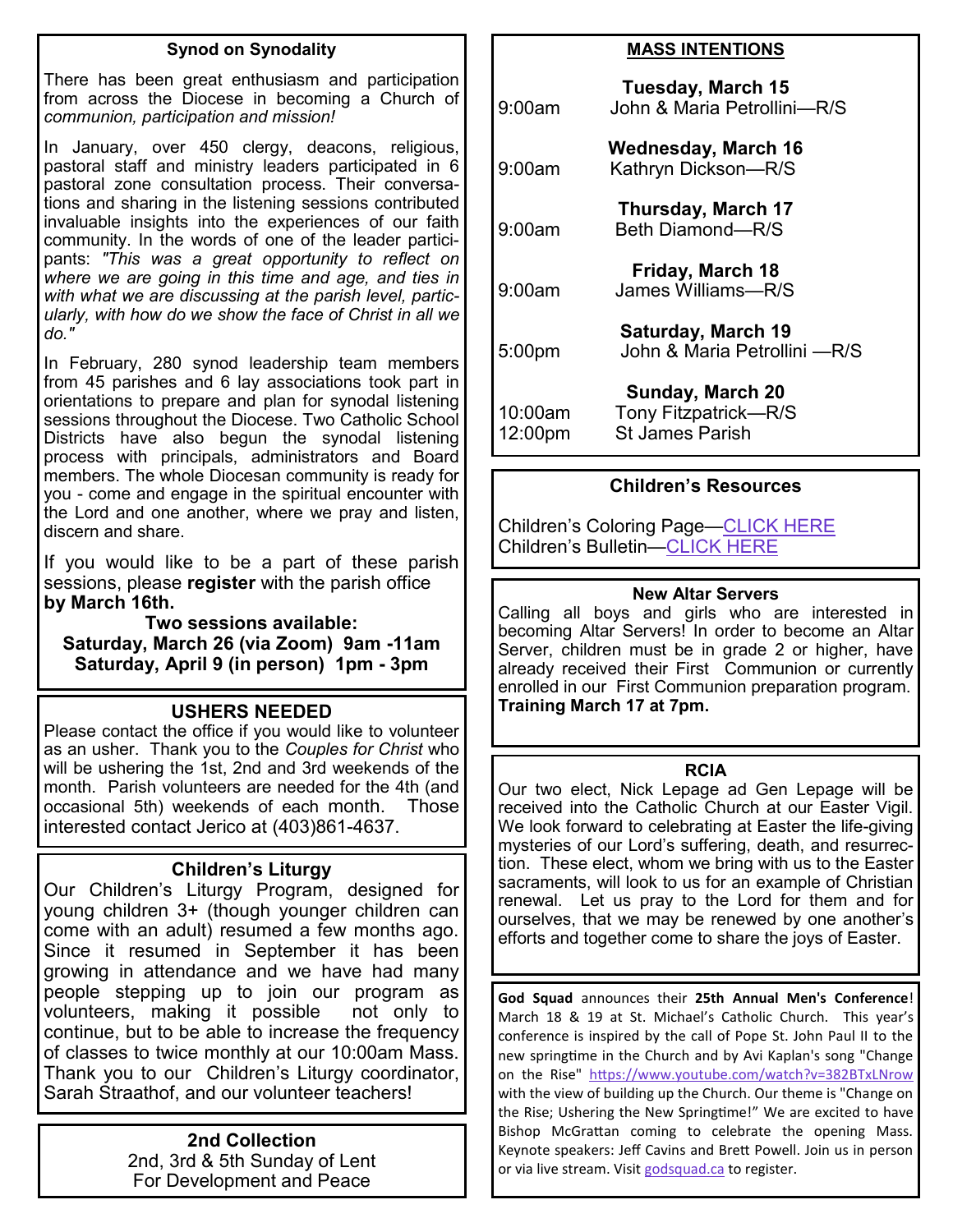#### **PRAYERS FOR THE SICK**

Clara Bawol, Doug Curtis, Heather Curtis, Leena D'Souza, Mary Figley, Marie Funke, Aidan Hanes, Sylvia Harris, Shirley Klein, Bill Lerner, Eva Moore, Mark Naylen, Elliott Nowell, Darlene Otis, Michael Paplawski, Doug Ritchie, Sarah Straathof, Shirley Valentine, Stewart Winfield

#### **AND FOR THOSE WHO HAVE RECENTLY DIED**

Wieslawa Dziuba, John Hunter, Edmond Romard

#### Thank you for your support! E-Transfer now available!!

- Online giving on the "Contribute" page of our website—one time or monthly with debit, Visa, Visa debit, Mastercard, and American Express
- Mastercard, Visa or Debit through the office—one time donation or monthly
- Pre-authorized Withdrawal (Direct Deposit) get forms from the office or at the entrance
- Dropping off your envelope into the collection basket at the entrance of the church
- Dropping off your envelope into the office mailbox (by office entrance)
- Mailing your donation to the church

#### **STEP TWO LITURGICAL GUIDELINES**

1.The wearing of masks is no longer required by the Province but people are free to continue the use of facemasks if they choose to. This applies to everyone including the clergy and to anyone serving in a liturgical capacity.

2.There has been no mention of physical distancing in Step 2. In order to respect people's personal space and comfort level, however, it would be a prudent practise to allow for some distance between people of different households.

- At this time, for the sign of peace, we are asked to exchange peace with those outside of our household with a bow or a nod and not by a handshake.
- In social settings, it would be charitable not to presume that others are comfortable to shake hands or to hug.

3.People who have symptoms not related to a pre-existing condition should avoid going to the church or being in public as a courtesy to others.

4.We are all encouraged to observe proper hand hygiene by sanitizing our hands at any of the sanitizer stations in the church or by washing our hands regularly with soap and water.

5.We are encouraged to observe respiratory etiquette, such as coughing or sneezing into a bent elbow and the prompt disposal of any used tissues in trash cans.

We are now able to resume saying "The Body of Christ to each person and for each to respond.

In Step 2, we are grateful that congregational singing may now resume in the Diocese. We take this opportunity to thank all of you for your cooperation in observing the health and safety restrictions for almost two years now. At this time, we pace our walk together

**NOTE:** Though indoor and outdoor gatherings are now allowed, it will take several weeks to resume some of our social activities at St James until parishioners and volunteers are comfortable. Hospitality after Mass will not resume until after Easter. Resuming of funeral lunches TBD.

#### **St . James School Needs a New Playground**

In the summer of 2023, the St. James School playground will be demolished as it will have reached its expiry date of 24 years. For the purpose of rebuilding a new playground, the financial goal is to raise \$200,000 - \$250,000. As a means to raise funds, St James Education Society is holding a Westjet raffle for a chance to win two tickets anywhere Westjet flies. Tickets will be available in the hall after Mass this weekend. Tickets: \$10 each

**Donations March 6**

Regular \$2879 PAPS \$1629 \$4508

*Thank you for your generosity. 2022 TIA Goal: 36,218*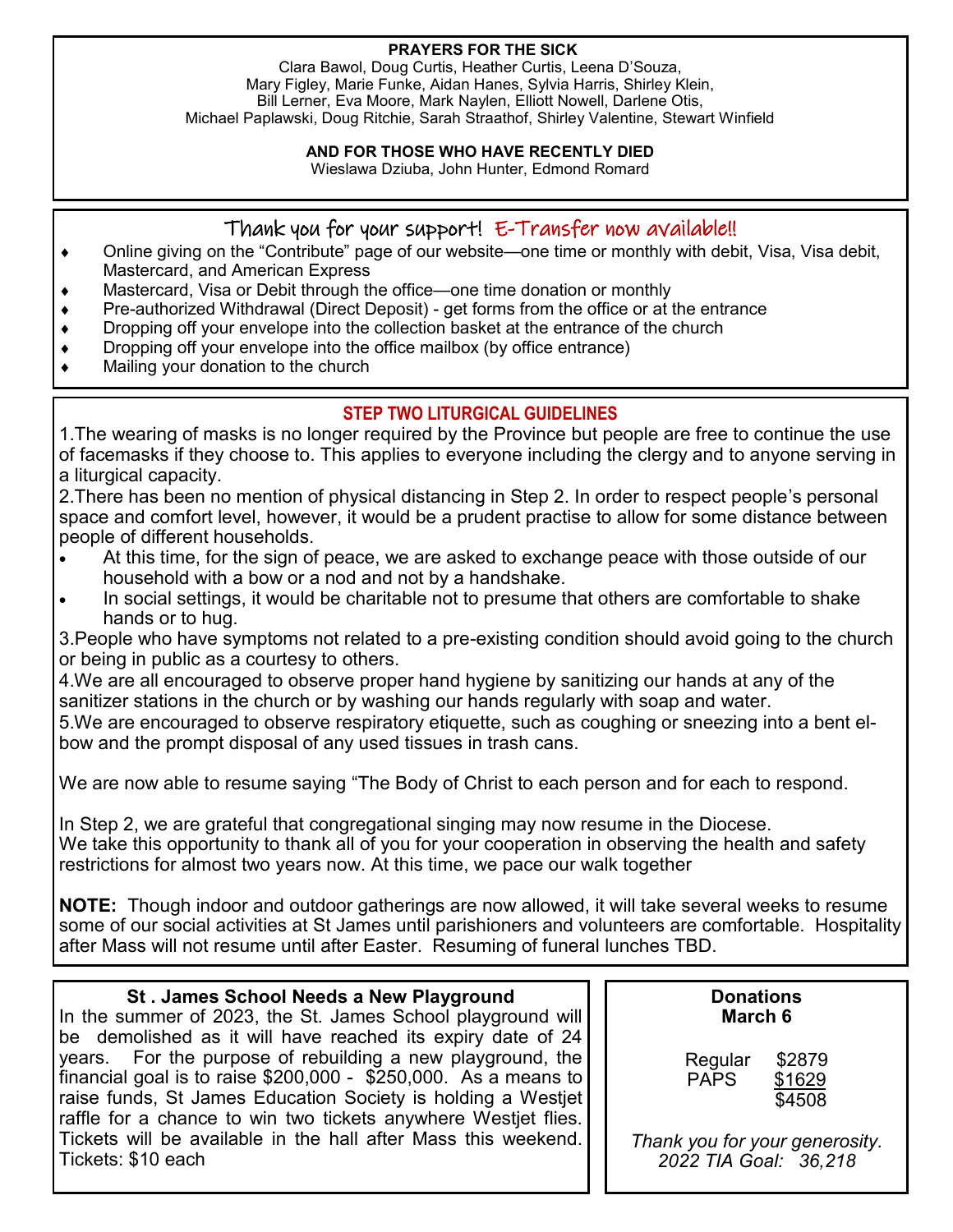#### **TESTIMONY of RICHARD NIBOGIE**

**"For we are God's workmanship, created in Christ Jesus to do** *'Good Works',* **which God prepared in advance for us to do."** (Ephesians 2:10)

In the 1 Peter 3:15, he says, **"Have reverence for Christ in your hearts, and honor Him as Lord. Be ready at all times to answer anyone who asks you to explain the hope you have in Him. "**

Every person's story is different, but there comes a time, in each one's life, a moment in which a man or woman must take a position, either to accept, Jesus Christ, as their Lord and Savior, or reject Him. Not making a choice is actually rejecting.

My story began on March  $12^{th}$ , 1939. I was born to a Greek Catholic father and a Roman Catholic mother. I was baptized, confirmed, and received the Holy Eucharist for the first time, in Saint Stephen's Mission Church, here in Calgary. At the same time, my mother dedicated me to the Lord and prayed that one day I would become a priest. It was the concept, at the time, that the oldest boy in the family would become a priest. My mother continued to pray for me, until I was 28, when Trudy came into my life and I decided to marry her. My mother's comment was **"God does not answer prayers!"** for she felt that there was no hope of me ever becoming a priest.

I was not much of a religious person, in fact, I did not see the need for God in my life, so I put Him aside and quit going to church. It was 10 years, into our marriage, when things started to change. Marriage Encounter, Cursillo, the Christian Family Course, a business men's group, along with hundreds of people praying for my conversion.

The culmination of all this, resulted in me asking Jesus Christ to come into my life and take control of my life. This was at a convention, at 01:00 in the afternoon of May  $30<sup>th</sup>$  1979. The change was dramatic. It was so dramatic, I found myself witnessing to Mormon missionaries, on St Stephen's Mall. The interesting thing was they were listening to me.

When the Lord gets hold of your life there is no place to turn except to follow Him. Trudy and I got involved in many ministries. We were so involved, that it affected our relationship with each other, and with our children. Our spiritual adviser, at the time, Father Mike Duggan, advised us to give up all ministries and to get our relationship in order, and also our relationship with our children. It took us 3 years to do this. At the same time AGT made me an offer I could not resist. It was a chance for an early retirement and a one year pay out. I took it and have never looked back.

Now that Trudy and I had all this time on our hands, what were we going to do with it?

We prayed about it and asked people to pray for us, to determine what the Lord would have us do. At this time, we were practicing in the Roman Catholic Church. I would turn on the TV set and there was an ad for Mexico. I would pick up a magazine and open it and there was an ad for Mexico. We went to a Catholic Fellowship breakfast and the guest speaker was talking about Mexico. It seemed that I might find my answer in Mexico.

I had three weeks vacation and decided to visit a priest friend, who was doing missionary work in Mexico. I wrote him and asked if I could come down there and spend some time with him. He accepted my invitation. Every morning and every evening and thru out the day we prayed and asked the Lord for direction. One week went by, and there was no answer. A second week went by, still no answer. A third week went by, and still no answer. The night before I was suppose to leave, a young priest, from Philadelphia, came to preach a mission in one of the churches. I talked to him about my plight, and he suggested to me, "**Go back to your roots, the Ukrainian Catholic Church, and see if you can become a deacon and eventually become a priest."**

I returned to Calgary and sought out Father Bill Hupalo. He advised Trudy and me to make arrangements to visit with Bishop Greschuck. He was delighted to receive us and the process began. When my mother found out, that I was pursuing the religious life, her comment to us was, **"Maybe God does answer our prayers."** But before we could get started, Bishop Greschuck died of a massive heart attack and my pursuit for religious life was put on hold.

We waited approximately 18 months before a new bishop was assigned to our Eparchy, Bishop Daciuk. Trudy and I arranged a meeting with him and his decision was to send us to St. Paul's University, in Ottawa, for 4 years of study. I had completed 1 year when Bishop Daciuk approached me and said he wanted to ordain me because he needed someone to help him at St. Josaphat's Cathedral. So on July 31, 1994, I was ordained a Deacon, at St. Stephen's Church in Calgary. *Continued on next page*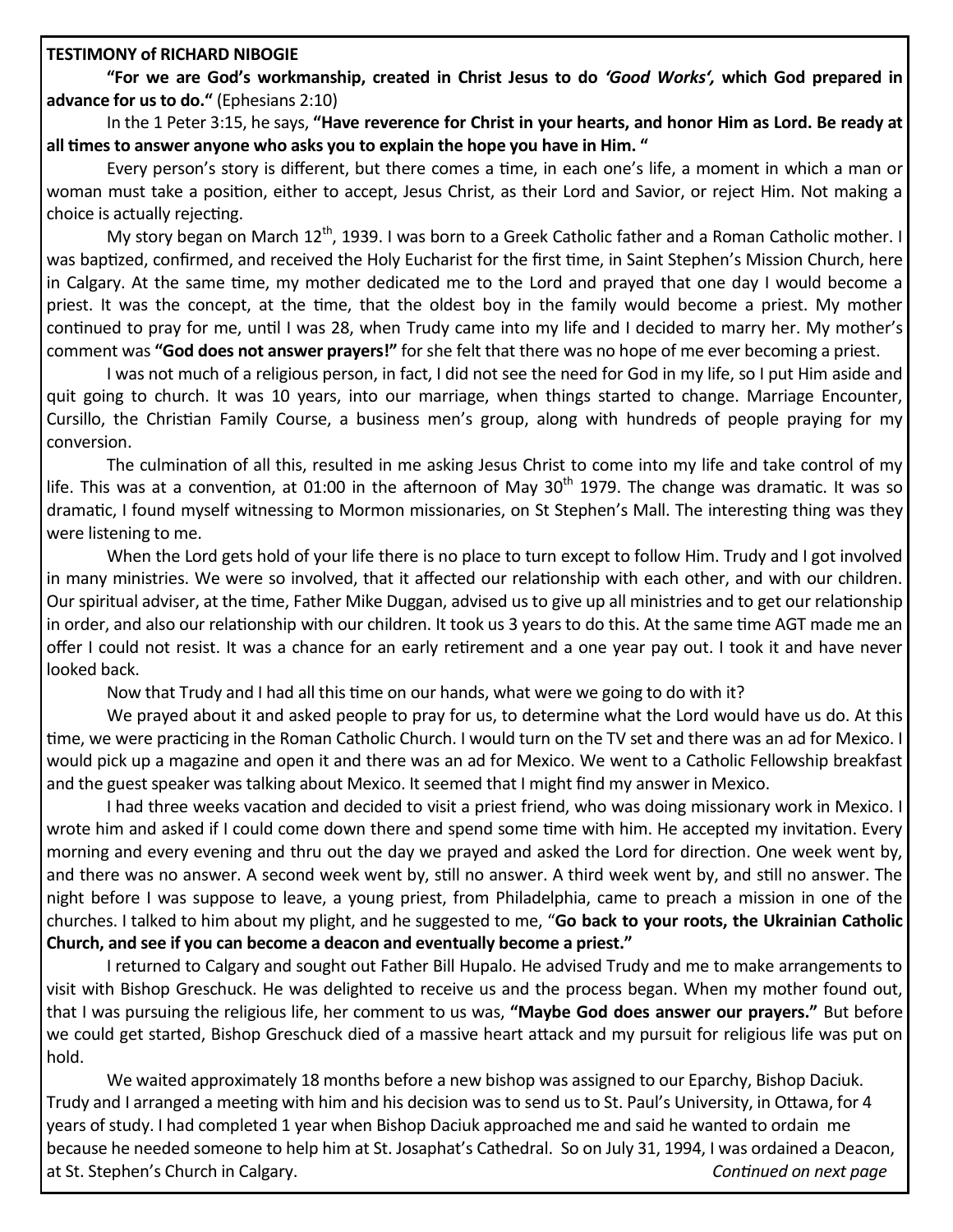#### **Testimony of Richard Nybogie (cont'd)**

When Bishop Daciuk laid his hands on me and prayed over me, it seemed to me as if I was free of a bondage that prevented me to speak to a crowd of people. Now I had the ability and the desire to do so.

Prior to my ordination, my mother suffered a heart attack and died. They were able to bring her back to life. It seemed as if the Lord wanted to give my mother a chance to witness my ordination. She was not able to be at my ordination, because of her condition, but after the service, I dressed in my vestments and went to see her. I said to her, **"Mother, I am not a priest, I am a deacon."** Her answer to me was, **"I don't care, and my prayer has been answered."** She had prayed off-and-on for about 53 years. Four years later she passed away.

After my ordination, Bishop Daciuk assigned me as the associate pastor to St. Josaphat's Cathedral. Since then, the Lord has taken Trudy and me to places we never dreamed of going, and doing things we thought we were incapable of doing. I believe that it was Mother Teresa who said, **"God does not call the qualified. He qualifies the called."** We know that to be true.

In Matthew 5:14-16, he says, **"You are like a light for the whole world. A city built on a hill cannot be hid. No one lights a lamp and puts it under the table; instead they put it on the lamp stand, where it gives light for everyone to see. In the same way your light must shine before people, so that they will see the good things you do and praise your Father in heaven."**

Jesus has a call for each of us, and that call may take us to places we have never imagined or throw us in with people we never dreamed of meeting. He may put us in positions we never sought or even knew existed.

Jesus' call for each of us is unique. The Father created us with a purpose and plan in mind, a good plan, a plan to give us a future full of hope. We can begin to see that plan fulfilled as we respond to Jesus' call to follow Him.

When He says, **"Follow me,"** He means just that: **"Follow".** It is not an option, as if we were being invited to a dinner party or to an event with friends. Rather, it is an instruction to follow Him.

To each one of us, Jesus says: **"Follow me. Believe that when you do, goodness and mercy will follow you all the day's of your life."**

Joshua said, **"Honor the Lord and serve Him sincerely and faithfully, If you are not willing to serve Him, decide today whom you will serve. As for my family and me, we will follow the Lord."** (Joshua 24:14-15) We have decided to follow the Lord.

Is it always easy?

No. Adventure and risk always go hand in hand. But someone greater than any peril goes hand in hand with us.

The challenge for me every day is:

Do I leave every situation better than when I first entered it?

Does my light shine brightly, so people are drawn to me, so I can share the light of Christ with them? Do I listen when I should listen; do I speak when I should speak; do people leave thirsty wanting more?

And what I say to them, does it bring honor and glory to my heavenly Father?

These questions have helped keep me on the right track.

It has not been a smooth trip, but it has been beyond belief. I have looked back and have not regretted one moment of it.

**The pay hasn't always been great but the retirement plan is out of this world.**